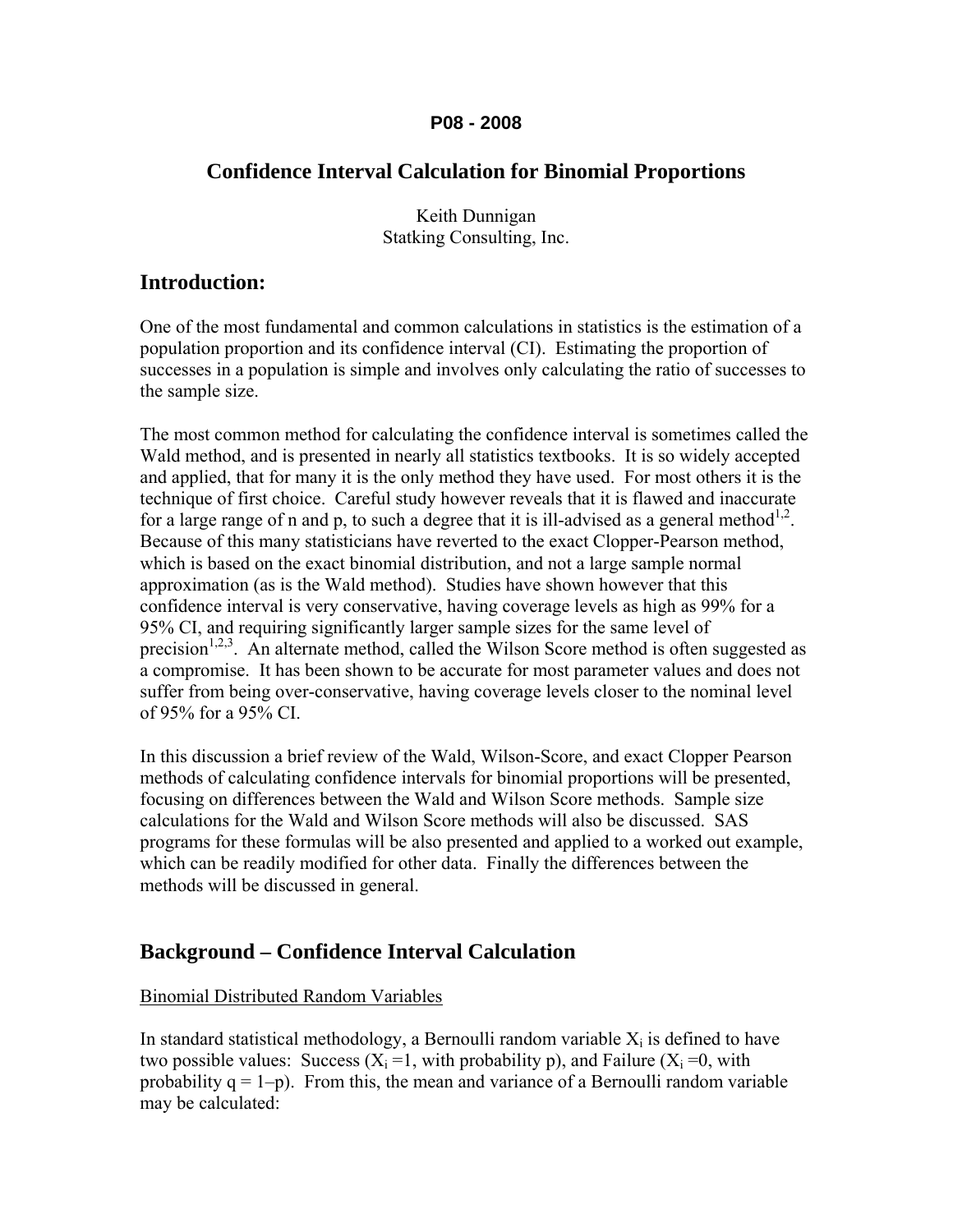$$
\mu = E(X_i) = (1)(p) + (0)(q) = p
$$
  
\n
$$
E(X_i^2) = (1^2)(p) + (0^2)q = p
$$
  
\n
$$
Var(X_i) = E(X_i^2) - [E(X_i)]^2 = pq
$$

A binomial random variable X is defined as the sum of n independent Bernoulli random variables  $(X_1,...,X_n)$ . From this the mean and variance are easily obtained as np and npq. The probability of each value x of a Binomial distributed random variable X is defined through its probability mass function:

$$
X \sim Bin(n, p) \iff P\{X = x \mid n, p\} = \binom{n}{x} p^x q^{n-x}
$$

#### Wald and Wilson Score Confidence Interval Formulas

The Wald, Wilson Score, and Clopper-Pearson methods of calculating CI's all assume that the variable of interest (the number of successes) can be modeled as a Binomial random variable. The difference between the first two methods can be seen most easily by examining the difference in the derivations<sup>4,5</sup>. The derivation of the Wald and Wilson Score confidence intervals begin similarly:

Since the binomial is the sum of n independent Bernoulli random variables, for large values of n, the central limit theorem is valid and X has approximately a normal distribution. The estimator for the population proportion  $\hat{p}$  is equal to  $X/n$ , and since it differs from X only by a constant, also has approximately a normal distribution. The mean and variance of  $\hat{p}$  are easily obtained:

$$
E[X/n] = (1/n) E[X] = np/n = p
$$
  
 
$$
V[X/n] = (1/n)^{2} V[X] = npq/n^{2} = pq/n
$$

Subtracting off the mean and standard deviation from  $\hat{p}$  then gives a standard normal random variable and the following equation can be used to derive the endpoints of a 95% confidence interval:

$$
P\left(-z_{\alpha/2} < \frac{\hat{p}-p}{\sqrt{pq/n}} < z_{\alpha/2}\right) = 1-\alpha \tag{1}
$$

The endpoints can be derived by taking the left side of equation 1 and solving it for  $\hat{p}$ after replacing the < signs with equals signs: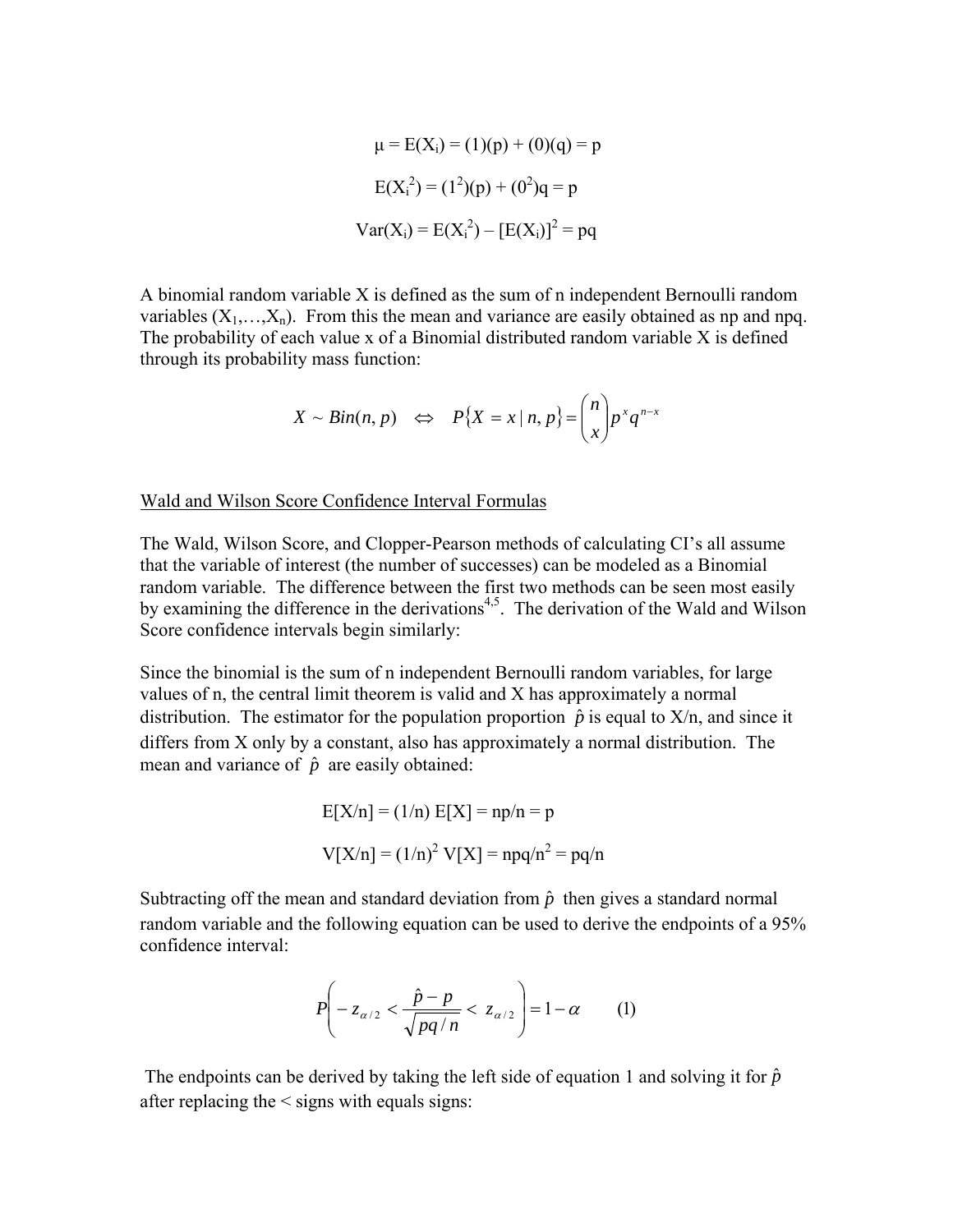$$
\frac{\hat{p} - p}{\sqrt{pq/n}} = \pm z_{\alpha/2} \tag{2}
$$

At this point the Wald and Wilson Score methods diverge. The traditional Wald method completes the algebra to the following step before making an approximation:

$$
p = \hat{p} \pm z_{\alpha/2} \sqrt{p(1-p)/n} \qquad (3)
$$

At this point the Wald method replaces the population values p and q in the right side of the equation with their approximations  $\hat{p}$  and  $\hat{q}$  to obtain the traditional Wald confidence interval formula for a proportion:

$$
p = \hat{p} \pm z_{\alpha/2} \sqrt{\hat{p}\hat{q}/n} \qquad (4)
$$

The Wilson Score method does not make the approximation in equation 3. The result is more involved algebra (which involves solving a quadratic equation), and a more complicated solution. The result is the Wilson Score confidence interval for a proportion:

$$
p = \frac{\hat{p} + \frac{z_{\alpha/2}^2}{2n} \pm z_{\alpha/2} \sqrt{\frac{\hat{p}\hat{q}}{n} + \frac{z_{\alpha/2}^2}{4n^2}}}{1 + \frac{z_{\alpha/2}^2}{n}}
$$
(5)

Clopper Pearson Exact Confidence Interval Formula

The formula for the Clopper Pearson confidence interval is shown below<sup>6</sup>. It is also commonly shown in several other algebraically identical forms<sup>1,3,4</sup>.

$$
\frac{1}{1 + \frac{n - x + 1}{x} F_{2(n-x+1), 2x, \alpha/2}} \le p \le \frac{\frac{x+1}{n-x} F_{2(x+1), 2(n-x), \alpha/2}}{1 + \frac{x+1}{n-x} F_{2(x+1), 2(n-x), \alpha/2}}
$$

#### Sample Size Formulas for the Wald and Wilson Score Methods

The sample size formula for the Wald method may be obtained straightforwardly from equation 4. If we define the precision as one half the length of the confidence interval, then the sample size required to obtain a precision d is: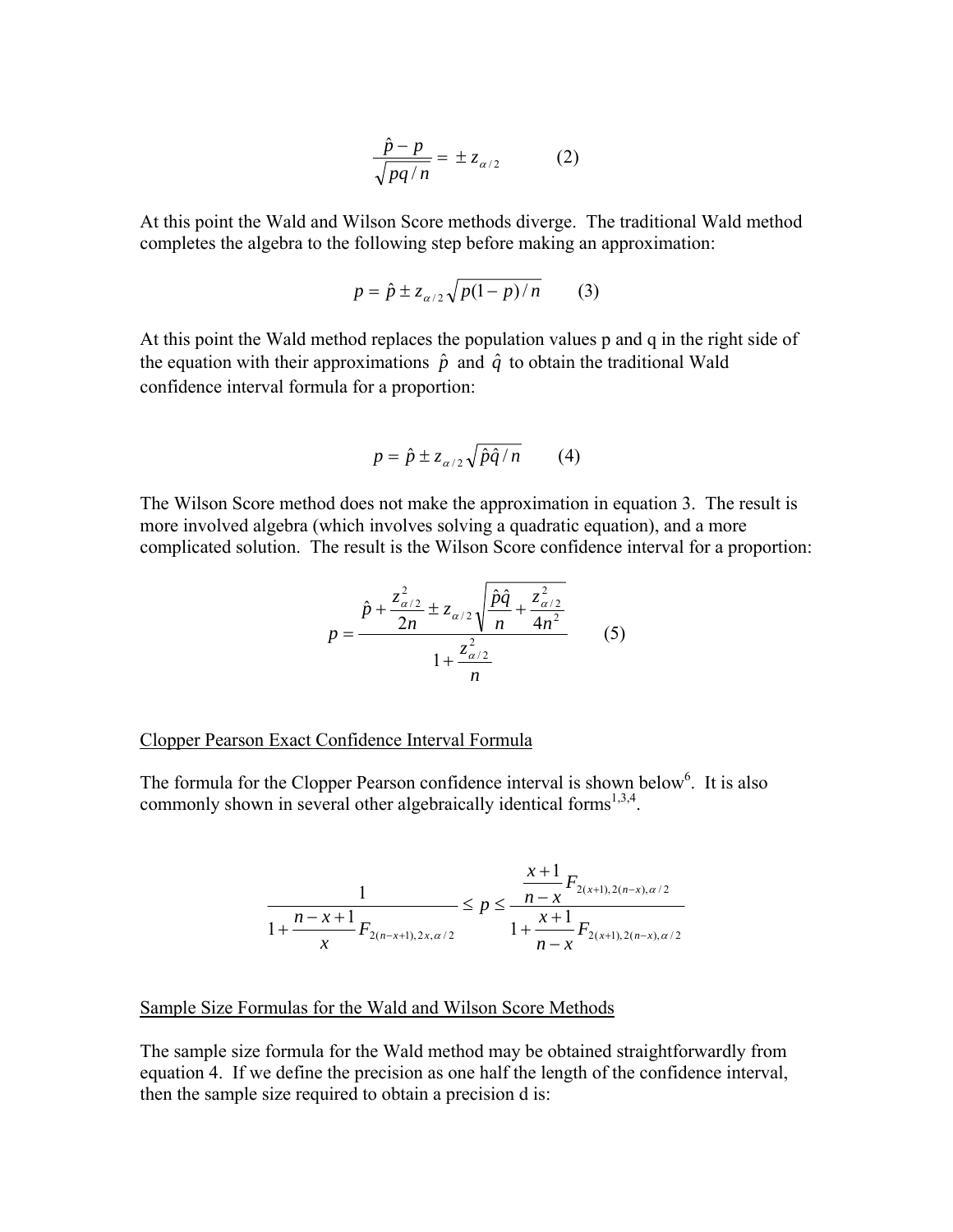$$
n = \frac{(z_{\alpha/2}^2)\hat{p}\,\hat{q}}{d^2}
$$

Where you would replace the random values  $\hat{p}$  and  $\hat{q}$  by the assumed constant values  $p_0$ and  $q_0$ .

The sample size required to produce a Wilson Score confidence interval with a lower confidence limit of L, may be derived by using equation 5, setting  $p = L$ , and solving for n. (Again,  $\hat{p}$  and  $\hat{q}$  are also replaced by the constant values  $p_0$  and  $q_0$ ). After some simplification this gives:

$$
\sqrt{4np_0q_0 + z_{\alpha/2}^2} = \frac{2(p_0 - L)}{z_{\alpha/2}} n + (1 - 2L)z_{\alpha/2}
$$
  

$$
\frac{4(p_0 - L)^2}{z_{\alpha/2}^2} n^2 + (4(p_0 - L)(1 - 2L) - 4p_0q_0)n + ((1 - 2L)^2 - 1)z_{\alpha/2}^2 = 0
$$
 (6)

Equation 6 is solved using the quadratic formula, where it turns out that only one of the roots is positive. The final equation then becomes:

$$
n = z2_{\alpha/2} \left[ \frac{-((p_0 - L)(1 - 2L) - p_0 q_0) + \sqrt{[((p_0 - L)(1 - 2L) - p_0 q_0)]^2 - (p_0 - L)^2 ((1 - 2L)^2 - 1)}}{2(p_0 - L)^2} \right]
$$
(7)

### Sample Size for the Exact Clopper Pearson Method

Some sample size tables have been calculated for the Clopper Pearson Exact Confidence interval and are available in the literature<sup>4</sup>.

### **SAS Example 1 – Confidence Interval Calculation**

The SAS code for calculating the confidence interval for one proportion will now be illustrated for the Wald, Wilson Score, and Exact methods by presenting a worked out example.

In this example a new xray imaging method is to be evaluated in a clinical study for it's effectiveness in detecting the presence or absence of a specific disease state. It is evaluated by a separate procedure also, which is deemed the 'gold standard' and is assumed perfect. Through previous clinical experience as well as pre-clinical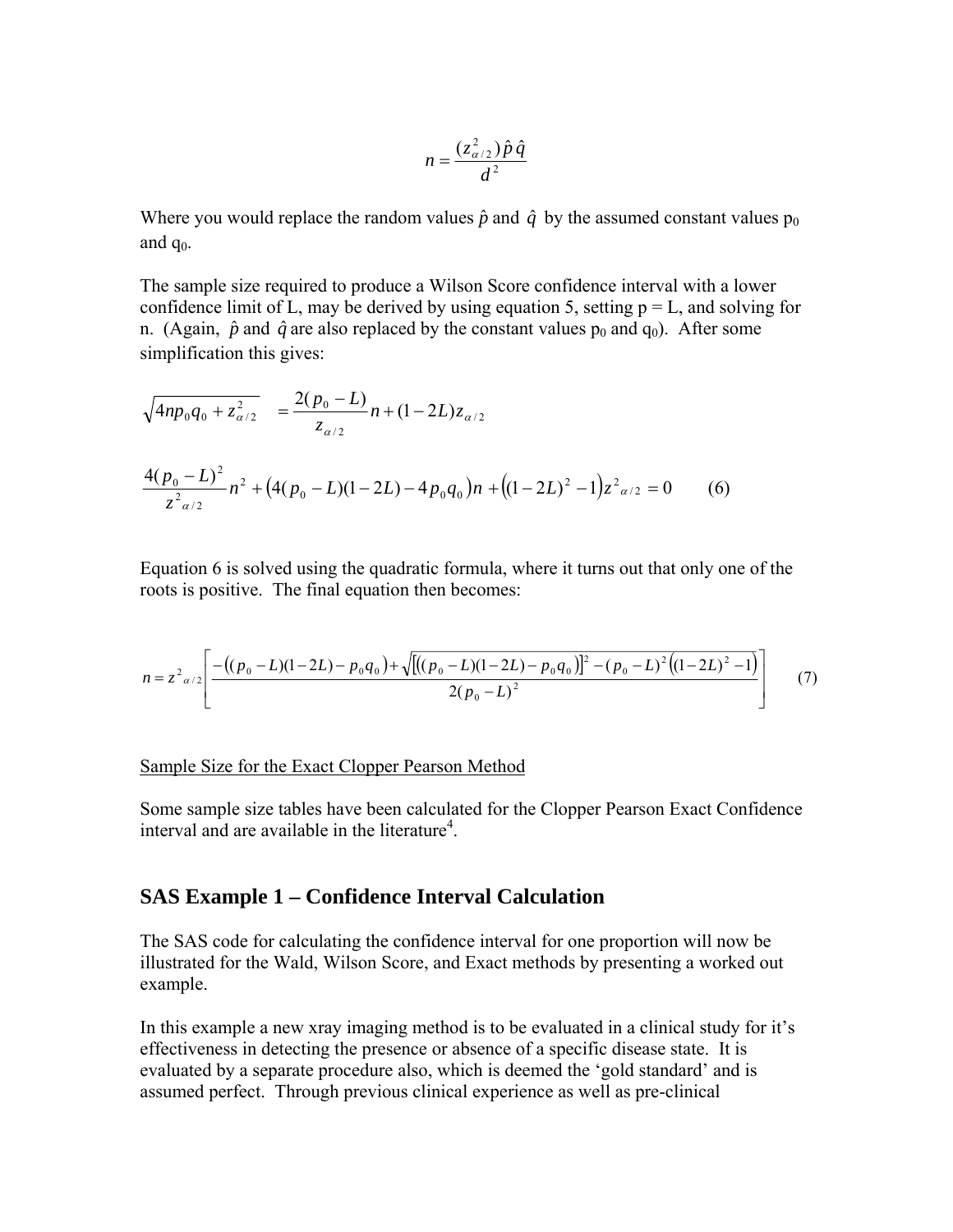experimentation, it is believed and assumed that the success rate of the new procedure in detecting the presence or absence of this disease is > 90% and that the point estimate obtained in the study will be at least 90%. The current standard of care in imaging technology, and the best that is commercially available is an 80% success rate. We wish to select a sufficient sample size for the study in order that the low end of a one-sided confidence interval for p will be at least 80%.

In this example we work backwards by trial and error to find the appropriate sample size by constructing confidence intervals for  $\hat{p} = 0.90$  and various values of n. The SAS code used is given in the appendix, where a data step is used outside the macro to input various values of n and  $\hat{p}$ . (This is because it is desired to view a number of related confidence intervals on the same output). The entries after the cards statement can easily be modified to calculate 1 or 2 sided confidence intervals for any set parameters ( alpha, n, and  $\hat{p}$ ). The SAS output produced is shown in Table 1.

The un-symmetric nature of the Score and Exact confidence intervals is illustrated in this example. The symmetric nature of the Wald confidence interval may lead to upper limits over 100% or lower limits under 0, which is seen here for n=24.

The conservative hierarchy of the confidence intervals (in this range of p) can be seen in this example. From Table 1 we see that in order to insure a lower confidence limit over 80%, we need to select only 25 subjects using the Wald interval. The Wilson Score interval requires an additional 19 subjects (44 total) for a sample size increase of 76%. Finally the Clopper-Pearson exact confidence interval requires an additional 6 subjects over the Wilson Score (50 total), which is an increase of 13.6%.

|              |     |       |       | Confidence Intervals for a Single Proportion |            |         |         |         |         |
|--------------|-----|-------|-------|----------------------------------------------|------------|---------|---------|---------|---------|
|              |     |       | Sides |                                              |            | LCL     | UCL     |         |         |
|              |     |       | on    | LCL                                          | <b>UCL</b> | (Wilson | (Wilson | LCL     | UCL     |
| $\mathsf{L}$ | p   | alpha | CI    | (Wald)                                       | (Wald)     | Score)  | Score)  | Exact)  | Exact)  |
| 24           | 0.9 | 0.05  |       | 0.79927                                      | 1.00073    | 0.75574 | 0.96321 | 0.73879 | 0.97764 |
| 25           | 0.9 | 0.05  |       | 0.80131                                      | 0.99869    | 0.75938 | 0.96250 | 0.74321 | 0.97665 |
| 26           | 0.9 | 0.05  |       | 0.80323                                      | 0.99677    | 0.76278 | 0.96182 | 0.74733 | 0.97570 |
| 29           | 0.9 | 0.05  |       | 0.80837                                      | 0.99163    | 0.77182 | 0.95992 | 0.75820 | 0.97302 |
| 32           | 0.9 | 0.05  |       | 0.81277                                      | 0.98723    | 0.77944 | 0.95820 | 0.76728 | 0.97059 |
| 35           | 0.9 | 0.05  |       | 0.81659                                      | 0.98341    | 0.78597 | 0.95663 | 0.77500 | 0.96839 |
| 38           | 0.9 | 0.05  |       | 0.81995                                      | 0.98005    | 0.79163 | 0.95520 | 0.78165 | 0.96637 |
| 43           | 0.9 | 0.05  |       | 0.82475                                      | 0.97525    | 0.79959 | 0.95306 | 0.79093 | 0.96336 |
| 44           | 0.9 | 0.05  |       | 0.82561                                      | 0.97439    | 0.80100 | 0.95266 | 0.79256 | 0.96281 |
| 45           | 0.9 | 0.05  |       | 0.82644                                      | 0.97356    | 0.80236 | 0.95227 | 0.79413 | 0.96227 |
| 45           | 0.9 | 0.05  |       | 0.82644                                      | 0.97356    | 0.80236 | 0.95227 | 0.79413 | 0.96227 |
| 48           | 0.9 | 0.05  |       | 0.82878                                      | 0.97122    | 0.80615 | 0.95117 | 0.79851 | 0.96073 |
| 49           | 0.9 | 0.05  |       | 0.82951                                      | 0.97049    | 0.80732 | 0.95082 | 0.79986 | 0.96024 |
| 50           | 0.9 | 0.05  |       | 0.83021                                      | 0.96979    | 0.80846 | 0.95047 | 0.80117 | 0.95976 |

### **Table 1: SAS Output for Example 1**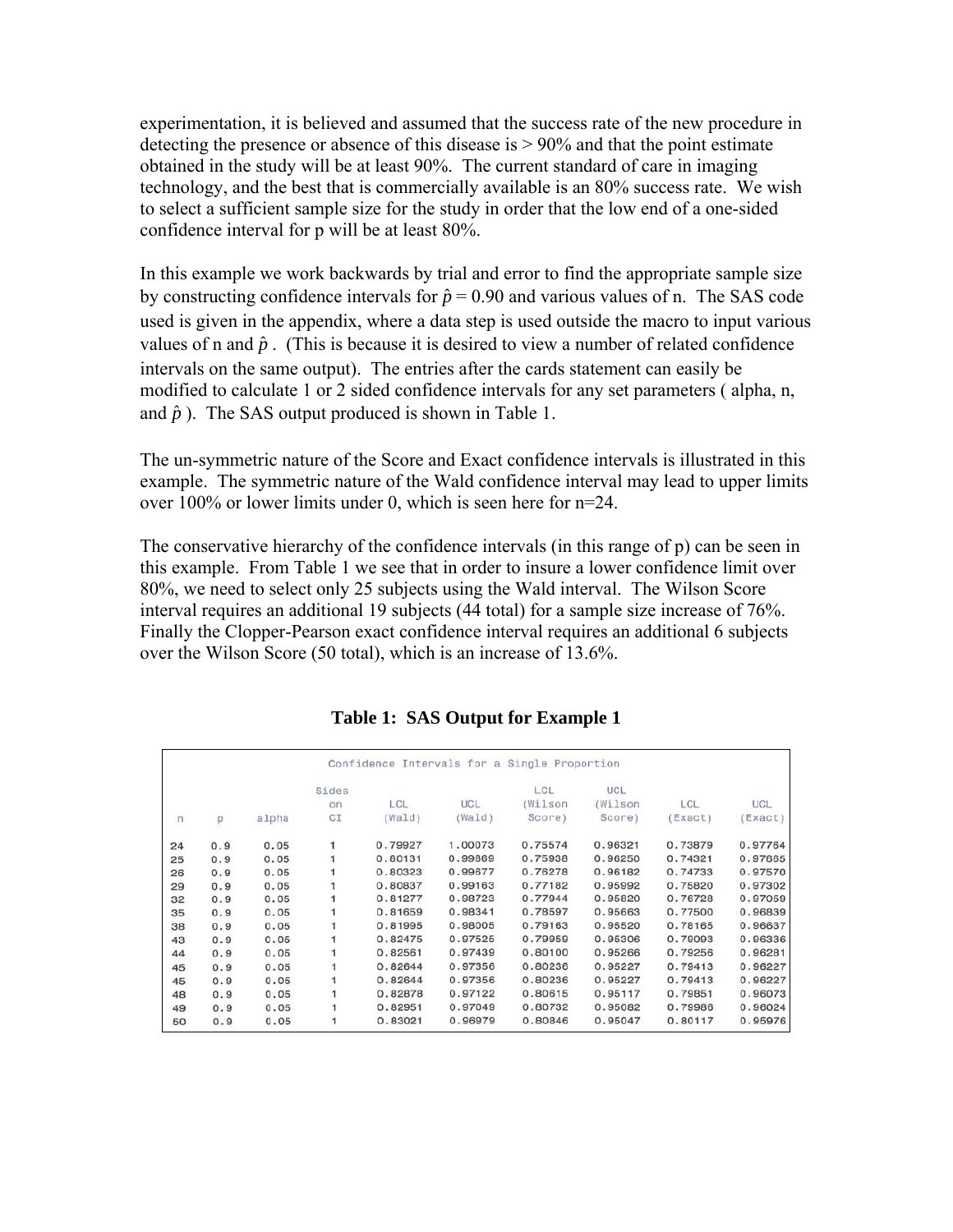## **Coverage Probabilities**

Example 1 illustrated the conservative nature of the three confidence interval methods under discussion. The question is, is the change in confidence interval method from Wald, to Wilson Score, to Exact worth the often substantial increase in sample size? The answer to this question is provided by examining the coverage probabilities for each of these methods. Coverage probabilities for these intervals (among others), were examined by Stein Vollset<sup>2</sup> as a function of p, for sample sizes of 10, 100, and 1000. These graphs are reproduced below for sample sizes  $n=10$  and  $n=100$ , where 'W' denotes Wald, 'S' denotes Wilson Score, and 'MAX' denotes the exact Clopper Pearson.





**Figure 2: Coverage Probabilities for n=100**  (Source: Vollset 1993)



Comparing the Wald and Wilson score coverage probabilities, the increase in sample size is justified. It can be seen from Figures 1 and 2, that the coverage probability drops substantially for the Wald interval as the proportion varies up or down from 50%, but reverses course and becomes hyper-conservative at extreme values. The smaller sample sizes for such values are deceptive: One is not really estimating a 95% confidence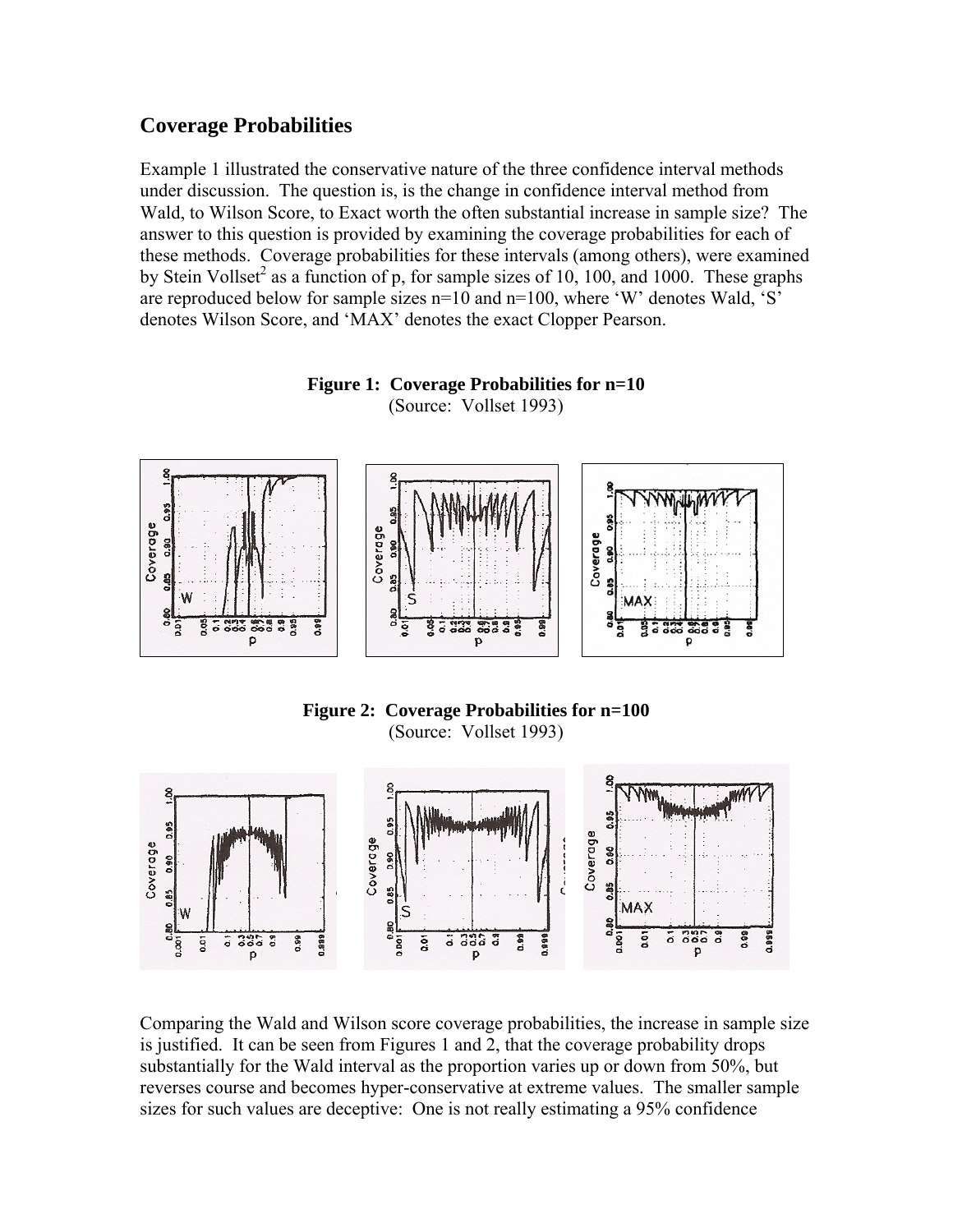interval, as the coverage probabilities either drop substantially below 90% or increase to over 99%.

Comparing the Wilson Score to the Exact method, the sample size increase is not justified. In this range of parameter values ( $p=90\%$ ,  $n=44-50$ ) we can see that the coverage probabilities of the exact interval are very conservative and exceed those of the Wilson Score, often by as much as 3 to 4 percent. The exact confidence interval here is closer to a 98% or 99% confidence interval than a 95% confidence interval. On the other hand the Wilson Score confidence interval may have a coverage level as low as 94 or 93% for some values of p (this involves some interpolation as a plot for n=44 is not available). If some tolerance in the coverage level can be tolerated, the Wilson Score interval is the method of choice.

# **SAS Example 2 – Sample Size Calculation**

In this example SAS is used to calculate the sample size for the Wald and Wilson Score confidence intervals. The SAS code computes the sample size based on equations 5 and 7, and is included in the appendix. The SAS output is shown below in Table 2, where we can see that the sample size estimates, after being rounded up, match those obtained in example 1 (25 and 44).

## **Table 2: SAS Output for Example 2**

| Sample Size Calculation for a CI of One Proportion |     |                              |                           |                |                |  |  |  |  |
|----------------------------------------------------|-----|------------------------------|---------------------------|----------------|----------------|--|--|--|--|
|                                                    |     | Precision<br>(Half CI Width) | Lower<br>Confidence Limit | Sample<br>Size | Sample<br>Size |  |  |  |  |
| alpha                                              | D   | (Wa1d)                       | (Wilson Score)            | (Wa1d)         | (Wilson Score) |  |  |  |  |
| 0.05                                               | 0.9 | 0.1                          | 0.8                       | 24.3499        | 43.2887        |  |  |  |  |

# **Summary**

From the Vollset plots it can be seen that for small values of n  $($ <100), the Wald confidence interval has a coverage probability that may be alternately very liberal or very conservative. For higher values of n and intermediate values of  $p(10\% < p < 90\%)$ , the Wald interval may be satisfactory. It should be avoided for general use.

The Wilson Score confidence interval is recommended for general use. The question is, when should one consider using the exact method instead? In examining the Vollset plots, some good rules of thumb suggest themselves:

1) For small ranges of n (15-25), and if some tolerance can be accepted on the coverage (1% or 2%), consider using the exact method only if  $p > 90\%$  or  $\leq 10\%$ .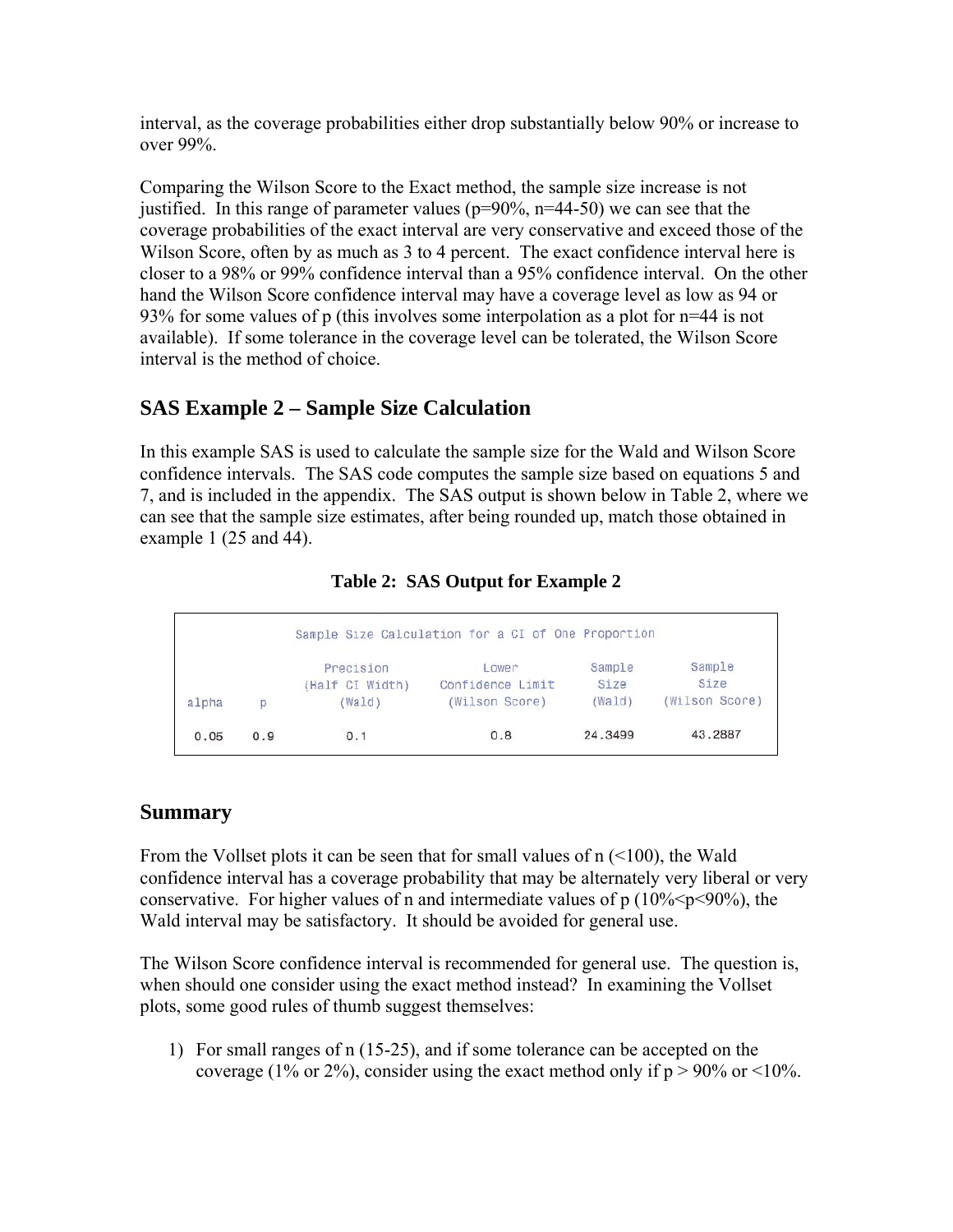- 2) For intermediate ranges of  $n \approx 100$ , and if some tolerance can be accepted on the coverage (1% or 2%), consider using the exact method only if  $p > 99\%$  or <1%.
- 3) If no tolerance can be accepted on the coverage and sample size conservation is paramount, consider using the Wilson Score with a smaller alpha level (e.g.,  $\alpha$  = 0.04 for a 95% CI), and compare the resulting sample sizes for both methods.

The exact method is recommended for the case of very rare or common events. As event probabilities drop increasingly below 1% or above 99%, the exact method should be strongly considered. This is especially the case with extremely rare or common events. A good example might be in cell biology or chemistry, where one may deal with concentration levels in the parts per million. In such situations, the exact method should be the method of choice.

Finally the exact method should be considered in situations where there is no tolerance in the coverage level. For instance, if a 95%CI must not have *any* possibility of being below 95% in coverage. The exact method is guaranteed to never fall below the nominal level. The cost of this is its highly conservative nature and inflated sample size. However, another possibility in this situation is to use the Wilson Score method with a lower level of alpha.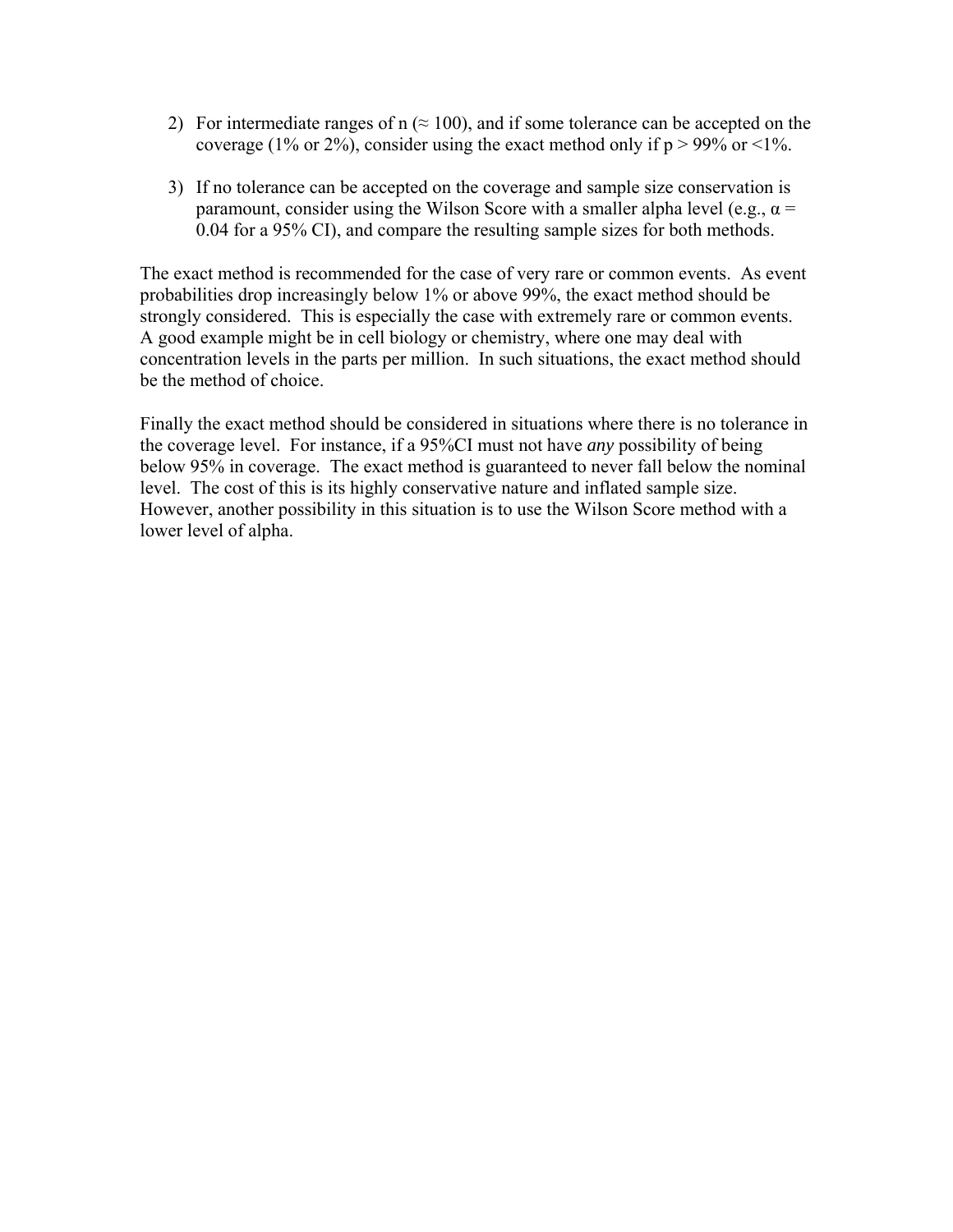### **References**

- 1) Agresti, Alan and Brent Coull. "Approximate is Better than 'Exact' for Interval Estimation of Binomial Proportions" The American Statistician, May 1998 Vol. 52, No. 2, pp 119-126.
- 2) Stein Vollset. "Confidence Intervals For a Binomial Proportion" Statistics in Medicine, Vol 12, pp 809-824, 1993.
- 3) Sauro, Jeff and James Lewis. "Estimating Completion Rates from Small Samples using Binomial Confidence Intervals" Proceedings of the Human Factors and Ergonomics Society  $49^{th}$  Annual Meeting – 2005. pp 2100-2104.
- 4) K. Krishnamoorthy and Jie Peng. "Some Properties of the Exact and Score Methods for Binomial Proportion and Sample Size Calculation" Communications in Statistics – Simulation and Computation, 36: pp 1171-1186, 2007.
- 5) Devore, Jay. Probability and Statistics for Engineering and the Sciences,  $3<sup>rd</sup>$ Edition, 1991 Brooks/Cole Publishing Company, A Division of Wadsworth, Belmont CA, pp 268, 269.
- 6) Casella, George and Roger Berger. Statistical Inference 1990 Brooks Cole Publishing Company, A Division of Wadsworth, Belmont CA, pp 449.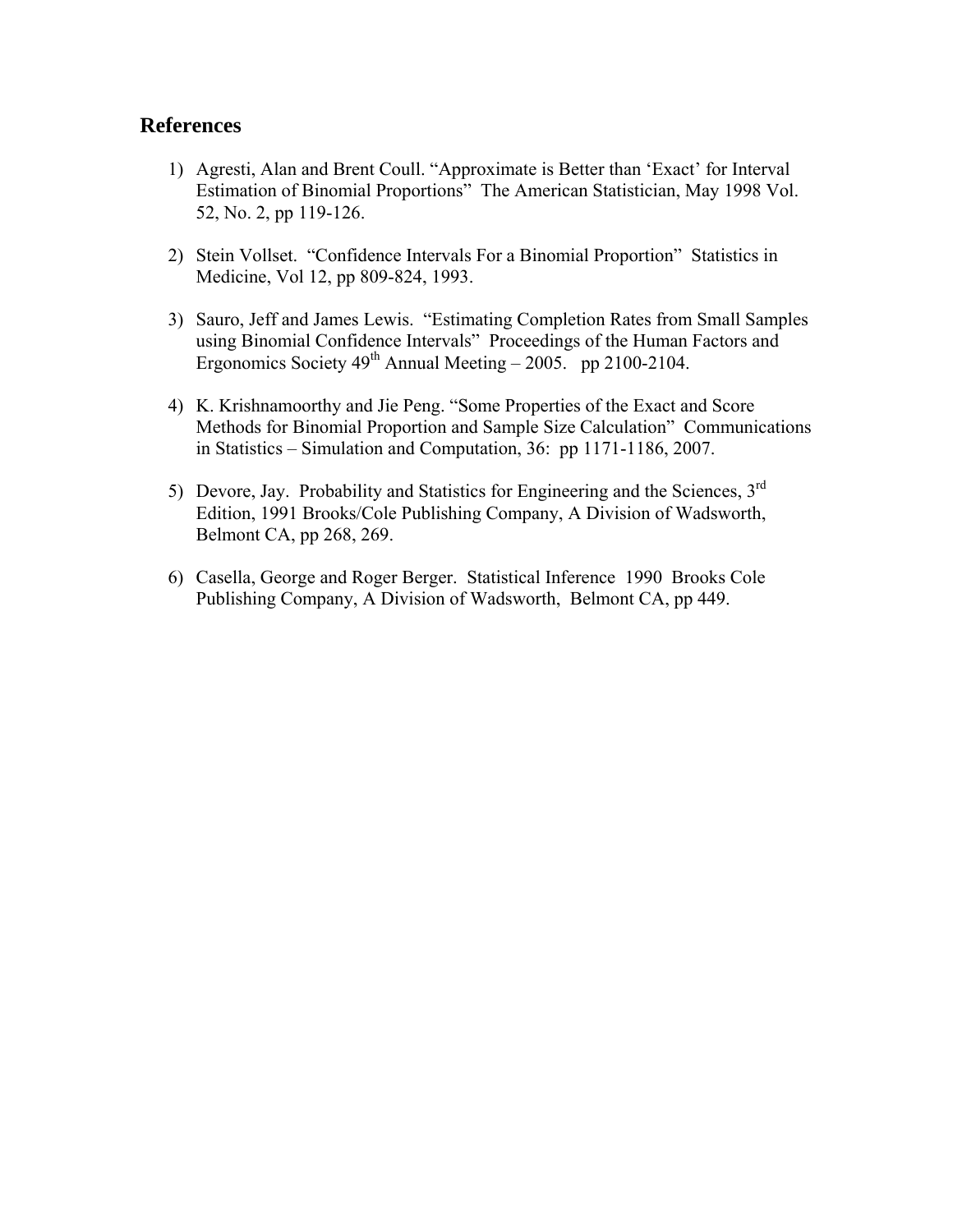## **Appendix – SAS Code**

Example 1:

```
** Program: Propci.sas
** Author: Keith Dunnigan
\star\,\star** Purpose: Calculate the confidence interval for one proportion.
\star\star** Description: Calculate Wald, Wilson Score, and exact Clopper-Pearson
\star\,\starconfidence intervals for a variety of n, p, and alpha
***combinations for either a one or two-sided interval.
***********
%macro runprog;
data propci;
 set parms;
 if sided = 1 then do;
   zalpha = probit(1 - (alpha));
 end;
 else if sided = 2 then do;
   zalpha = probit(1 - (alpha/2));end;
*** Wald;
 q = 1 - p;
 stder = sqrt(p * q/n);
 Wald lcl = p - zalpha * stder;Wald ucl = p + zalpha * stder;** Wilson Score;
 part1 = p + ((zalpha**2)/(2*n));part2 = sqrt( (p * q/n) + (zalpha * z)/(4 * n * z)) ;
 part3 = 1 + (zalpha**2)/n;Wilson_lcl = (\text{part1} - (\text{zalpha} * \text{part2}))/\text{part3};Wilson_ucl = {\text{(part1 + (zalpha * part2))}}/ part3;
** Exact Clopper Pearson;
 x = round (n*p, 0.1);
 * Calculate the lower limit.;
 v1 = 2*(n-x+1);v2 = 2*x;if sided = 1 then do;
   a = 1-(a1pha);end;
 else if sided = 2 then do;
   a = 1 - (alpha/2);
```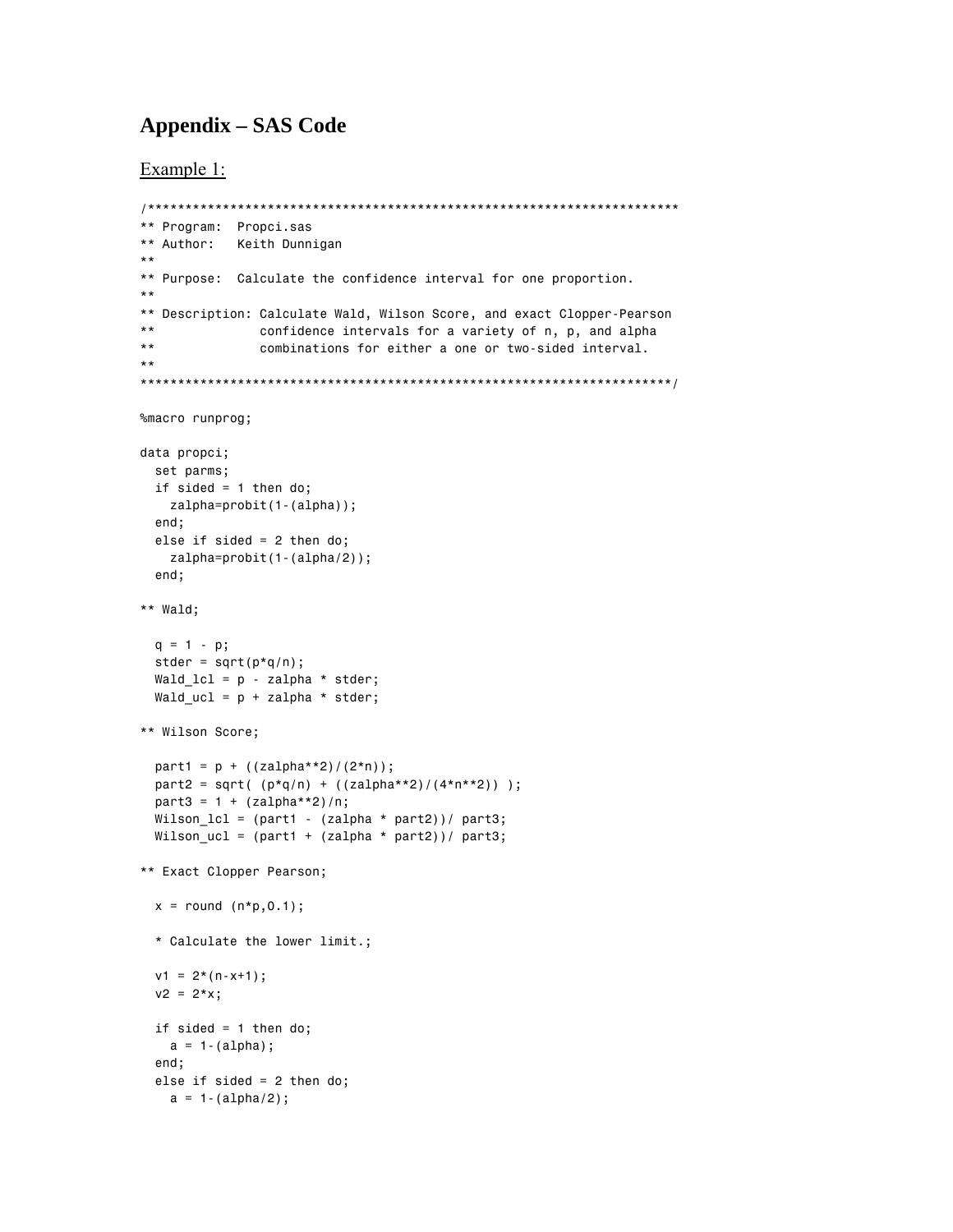```
 end; 
  coef = (n-x+1)/x;fscore = finv(a,v1,v2);exact\_lcl = 1/(1+coeff*fscore); * Calculate the upper limit.; 
  v11 = 2*(x+1);v22 = 2*(n-x);fscore2 = finv(a, v11, v22);coef2 = (x+1)/(n-x); numer = coef2*fscore2; 
  exact ucl = numer/(1+numer);
run; 
options nodate; 
title 'Confidence Intervals for a Single Proportion'; 
proc print data = propci split = ' noobs;
   var n p alpha sided Wald_lcl Wald_ucl Wilson_lcl Wilson_ucl exact_lcl exact_ucl; 
   label wald_lcl = 'LCL_(Wald)' 
        wald\_ucl = 'UCL_(Wald)' wilson_lcl = 'LCL_(Wilson_Score)' 
         wilson_ucl = 'UCL_(Wilson_Score)' 
         sided = 'Sides_on_CI' 
        exact\_lcl = 'LCL_(Exact)'exact\_ucl = 'UCL_(Exact)';run; 
%mend runprog; 
data parms; 
infile cards; 
input n p alpha sided; 
cards; 
24 0.9 0.05 1 
25 0.9 0.05 1 
26 0.9 0.05 1 
29 0.9 0.05 1 
32 0.9 0.05 1 
35 0.9 0.05 1 
38 0.9 0.05 1 
43 0.9 0.05 1 
44 0.9 0.05 1 
45 0.9 0.05 1 
45 0.9 0.05 1 
48 0.9 0.05 1 
49 0.9 0.05 1 
50 0.9 0.05 1 
run; 
%runprog;
```